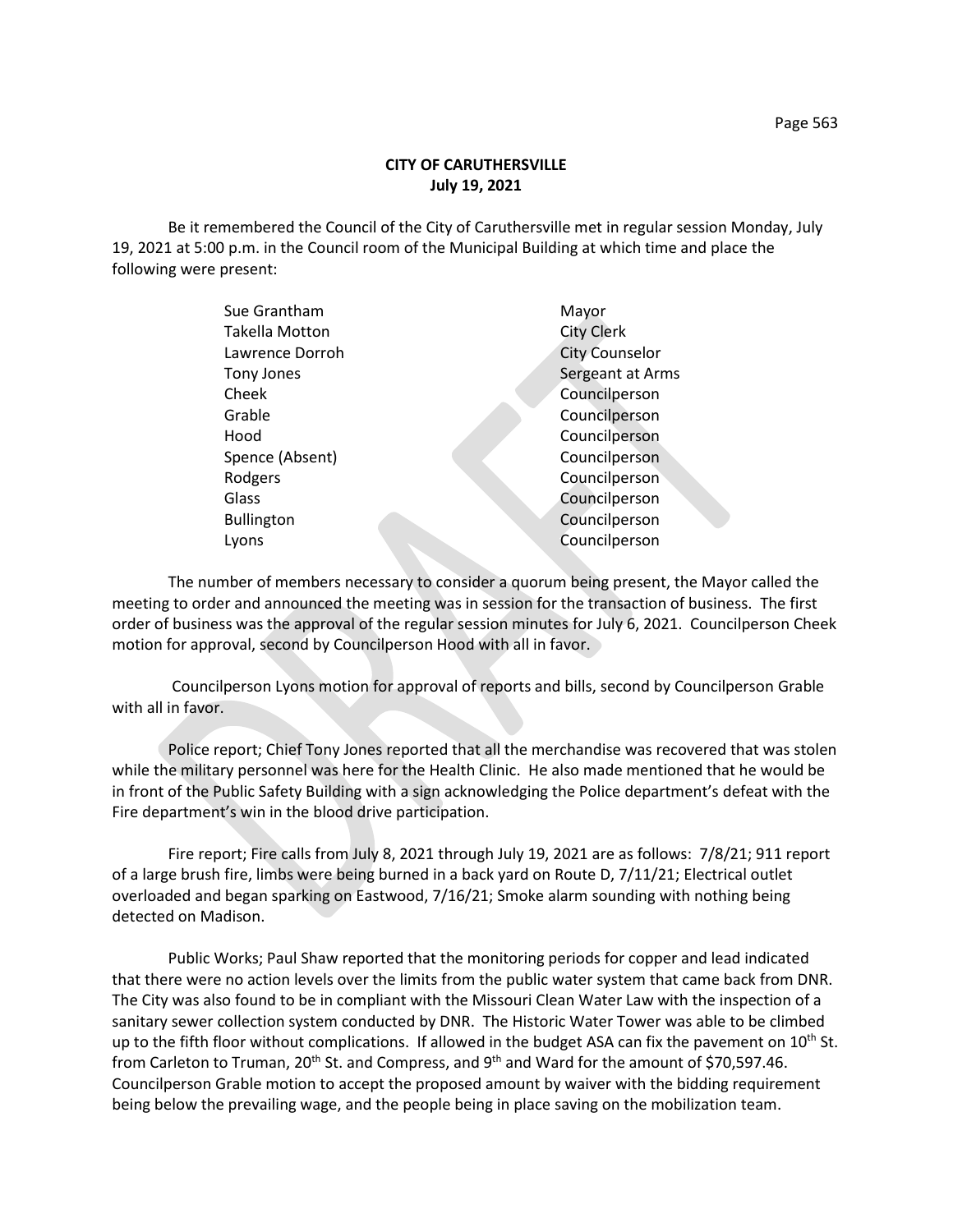## Page 564

Councilperson Hood second the motion, which resulted in the following vote:

| Cheek | Yes | Grable            | Yes. |
|-------|-----|-------------------|------|
| Hood  | Yes | Rodgers           | Yes. |
| Glass | Yes | <b>Bullington</b> | Yes  |
| Lyons | Yes |                   |      |

Code Enforcement; Barry Gilmore reported that several houses had been demolished, and that another one should be demolished Wednesday. The City did a quick claim dead on the old Tiger Hut, and it will be demolished once the bid process and asbestos testing takes place. The four houses on Eastwood have been purchased and will be gutted and renovated. Mr. Gilmore tried to contact the attorney of the owner of the building on Ward that's in question about its condition, to no avail. There was a question about the old Ben Franklin building; the plans are not known, but all the remaining Churchill properties are to be taken to Byron Medlin's building on Industrial Dr. and auctioned off.

Parks & Recreation; Lamonte Bell inquired about the purchases that were made regarding the 24 hour access, and that the Park Board would like for the purchases to be brought to the Recreation Center. Mayor Grantham stated that Randy Guest was in the process of installing the cameras, but the Park Board Ex Officio Grable could get with Mr. Guest about the rest of the equipment. Mayor Grantham received a certified letter with a check in the amount of \$10,000 for the Recreation Center's pool repairs sent anonymously from an individual in Tennessee.

Library report; Teresa Tidwell talked about the Bicentennial Time Capsule that the St. Louis Ambassadors and the State Historical Society of Missouri are partnering together on. They're asking organizations, institutions, businesses, and government agencies to participate by contributing three items that represent the present, past, and future. The Library contributed a picture of the first library, the building of the 1940 library, and a picture of the building of the 2002 library. Mayor Grantham asked the Historical Society to present three city items; the Water Tower past, present, future, Exchange Building, and Sea Wall/Levee. Missouri 20-21 will be having an ice cream social across the state representing Missouri's birthday. The City will have its ice cream social on the riverfront; more details coming soon.

City Collector report; Paige Gillock turnover report for the month of June is as follows: Total Real Estate Tax/\$7,563.05, Total Personal Tax/\$1,422.58, Total Tax/\$10,815.22, Total Overall/\$17,386.80, Due City \$17,104.78, Collector's Commission/\$174.08, Assessment Fund/\$107.94

Budget report; Councilperson Lyons presented a proposed salary rate increase for the patrolman from the current as follows: Current/Min. hr. rate \$15.25; Max. hr. rate \$23.48; Proposed/Min. hr. rate \$18.50; Max. hr. rate \$26.45. The new rates would be in order to compete with the surrounding areas, and would take effect September 1, 2021 along with the other wage increases. Councilperson Grable motion for approval, second by Councilperson Rodgers, which resulted in the following vote:

| Cheek | Yes | Grable            | Yes |
|-------|-----|-------------------|-----|
| Hood  | Yes | Rodgers           | Yes |
| Glass | Yes | <b>Bullington</b> | Yes |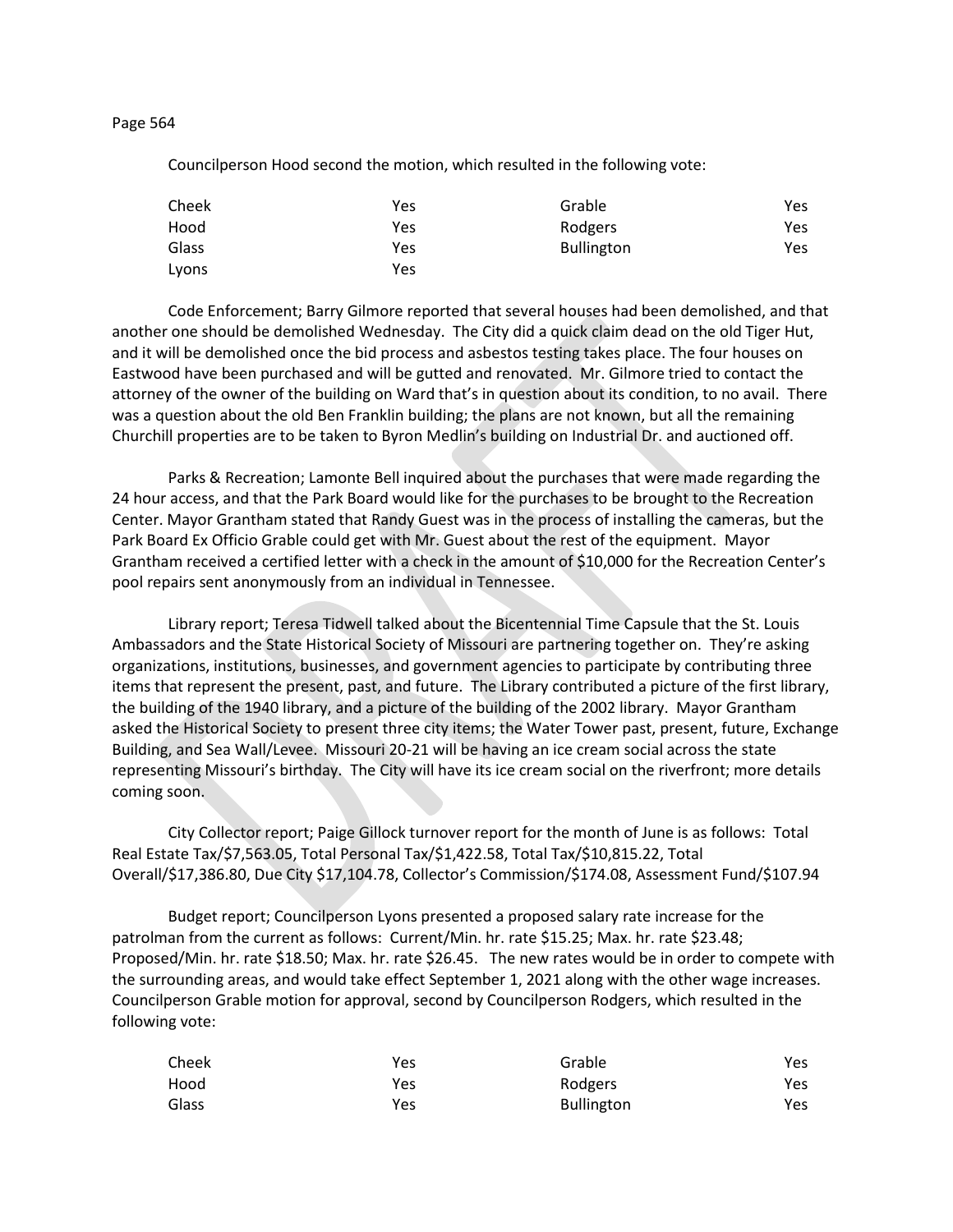## Lyons Yes

Economic report; Jana Merideth reported that BLP Work Development goal as being work ready has been certified at 100 percent for Pemiscot County. The Arts Council, the City, and A2H met with Shad Burner and presented the vision plan, and talked about funding. Shad Burner will also be at the August 24, 2021 Local Prosperity Team meeting. There's a DRA grant slated for this area, that's geared towards high tech agriculture curriculum, and Ms. Merideth will be asking for support by submitting a letter to the proper authorities. The Catfish Tournament is this weekend; Seth Kuykendall will be performing from 5:00 p.m. until 7:00 p.m. followed by Mary Beth Byrd from 7:00 p.m. until 9:00 p.m. The Casino will be providing the food for the fish fry upon the request from the Chamber. Barry Gilmore reported that the Country Club will host a Friday night dinner for the event. Mayor Grantham reported that the goal was met for the Water Tower fund raiser, and the grant money will now be able to be released.

Business From the Floor; Denny Callen reported that Representative Roan and Senator Bean's bill had passed and became law, and will take effect August 28, 2021. The bill allows for the Casino to no longer have to be located on a floating platform. Plans are being developed for the building of a new Casino that will be connected to the pavilion, which has to be approved by the Gaming Commission. There will be a non-floating base and hotel tower. The hotel across the street has been purchased, and will be refurbished, and will include an elevator.

## **PUBLIC HEARING**

The Public Hearing was held after the regular session meeting because of travel constraints. Bradley Clark, Project Administrator at Bootheel Regional Planning Commission manages the funds that come through the Bootheel, and administers them to the contractors and engineers. As of now there's a Community Development Block Grant in the works for 43 million dollars on a first come first serve basis for low to moderate income communities. The grant can be used for example, general infrastructure, water, waste water, and economic development, broadband. The City would need to provide a preliminary architecture report to start the process if used towards the Exchange Building.

There was a needs assessment conducted by asking questions to the public by rating it from fair, poor, good, to non-existent. The questions consisted about water source, drainage, parks and recreation, electricity, gas. There was a section related to the police and fire, energy savings, health care, street, sanitation, parks, emergency medical, sidewalks, parking lots. There was a section geared towards community facilities and educational profile. There was a section about a priority list about what needs to be fixed the most, and the answers were as follows: 1) Jobs/Workforce Development 2) Economic Development 3) Downtown Tourism 4) Clean-up 5) Infrastructure.

CDBG money and COVID money can be applied for at the same time. With the CDBG money putting in matching funds makes you more competitive. Money that's donated that's ear marked for a certain project may also be considered matching funds; Mr. Clark will be looking into it. With there not being any more questions the Public Hearing was closed.

Mayor Grantham entertained a motion to go into closed session for the purpose of real